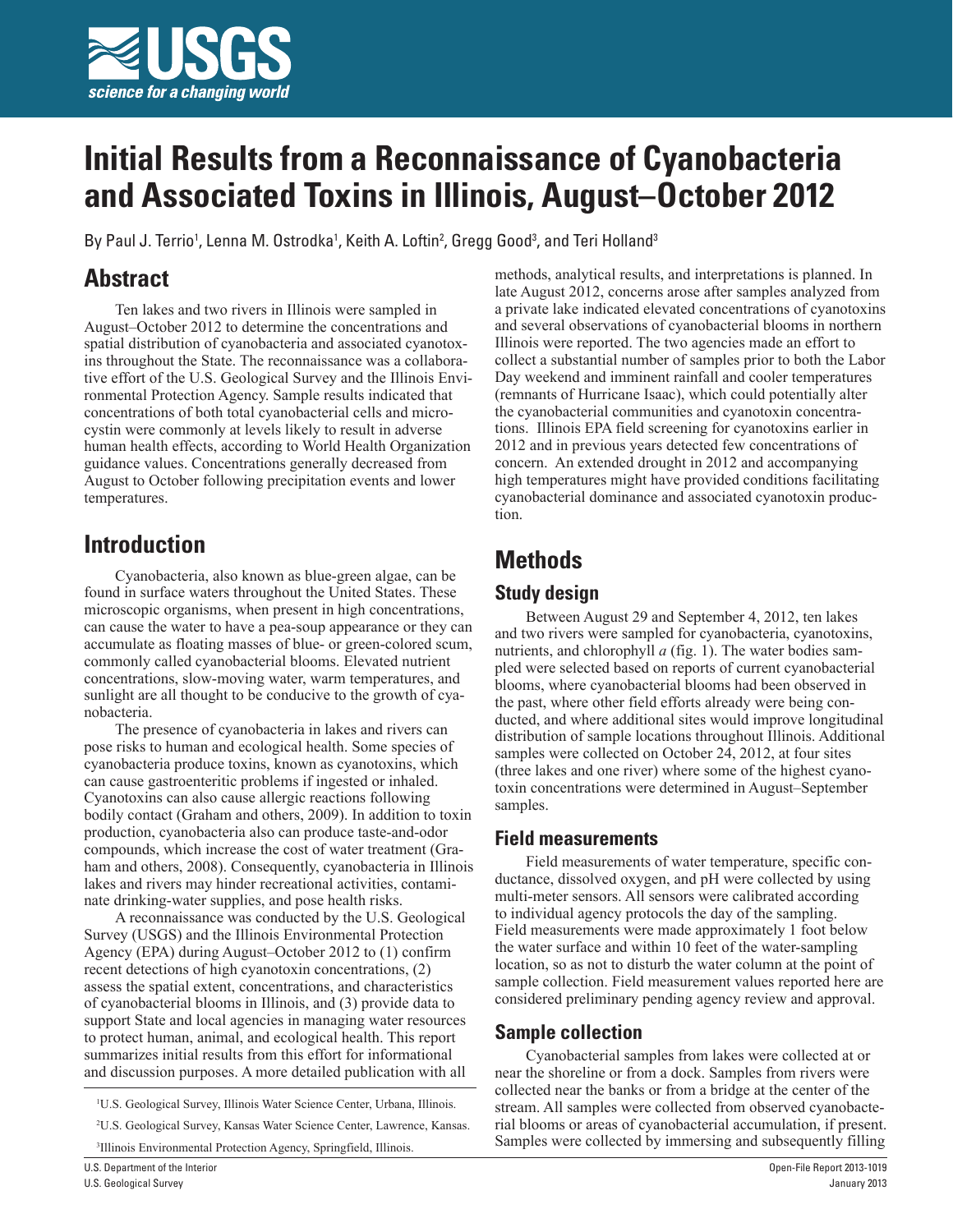polyethylene bottles by hand or by using a weighted-bottle sampler. Samples were collected at the surface of the water. To minimize sample disturbance, bottles were pre-rinsed in the target lake or river away from where samples were collected. Samples were placed in a dark cooler with ice to be analyzed for cyanotoxins, cyanobacteria identification and enumeration, total nutrients, and chlorophyll *a*.

#### **Laboratory analyses**

Samples collected for cyanotoxin analyses were frozen to arrest cyanobacerial growth and chemical alteration before being sent for analysis to the USGS Organic Geochemical Research Laboratory (OGRL), Lawrence, Kansas. Samples were analyzed by using enzyme-linked immunosorbent assays (ELISA) to determine the presence of three cyanotoxins: microcystins, saxitoxins, and cylindrospermopsins. Subsequent tandem mass spectrometry was run on selected samples to determine the concentrations of several additional cyanotoxins, in addition to a verification of the ELISA results, where possible.

Cyanobacteria samples from each water body were collected in 500-milliliter (mL) polyethylene bottles and preserved with approximately 5 mL of Lugol's solution. The samples were subsequently shipped to GreenWater Laboratories, Palatka, Florida, for cyanobacterial species identification and enumeration.

Water samples to be analyzed for nutrients were also collected as grab samples and were preserved with sulfuric acid before shipment to the Illinois EPA laboratory in Springfield, Illinois. These samples were analyzed for total phosphorous, total inorganic nitrogen, total organic plus ammonia nitrogen, and total ammonia nitrogen using Illinois EPA-approved methods.

Chlorophyll *a* samples were collected in polyethylene bottles and filtered onsite onto a glass-fiber filter by using a hand vacuum pump. The sample filters were subsequently frozen before being shipped to the Illinois EPA laboratory for analysis per approved methods.

### **Results and Discussion**

Samples collected in late August and early September had a wide range of cyanotoxin concentrations and total cyanobacterial cell counts (table 1). Results from the ELISA analyses showed that microcystins were the most frequently detected cyanotoxin and were found in 85 percent of the water bodies. Cylindrospermopsins were detected in 3 samples and at concentrations near the detection limit, and saxatoxins were not detected at any sampling site. Preliminary results from the mass spectroscopy analyses also indicated that microcystins were the predominant cyanotoxin present in the samples and were found in samples from 11 of the 13 sampling sites.

The highest total microcystin concentration  $(4,800 \mu g/L)$ was found in a northern Illinois lake—one of the lakes where concerns about cyanobacterial blooms was first expressed. Lower concentrations (less than  $2 \mu g/L$ ) of total microcystin were found in six lakes and all rivers. Total cyanobacterial cell counts also ranged broadly from the lowest count of 11,050 cells/mL in the Vermilion River to the highest count of 84,570,000 cells/mL in a northern Illinois lake.

The World Health Organization (WHO) developed guidance values for the relative probability of adverse human health effects from recreational exposure to microsytin-LR (a common microcystin variant) and total cyanobacteria (Chorus and Bartram, 1999). The explanation on figure 1 shows these guidance values and the likelihood of associated adverse health effects designated as low, moderate, high, and very high probabilities. By comparison with these guidance values, four lakes but no rivers were found to have high probabilities of health effects due to microcystin. For total cyanobacterial cell counts, virtually all of the water bodies had high or very high probabilities of associated health effects; the exceptions were a private lake in western Illinois and the Vermilion River.

Preliminary results from the October 2012 samples indicate that both total microcystin concentrations and total cyanobacterial counts decreased from late August or early September to October, 2012. Both total microcystin concentrations and total cyanobacterial cell counts decreased approximately one order of magnitude in samples collected from these two periods; microcystin concentrations for Westlake decreased approximately one-hundredfold. Both water temperature and pH were observed to have decreased at several sites between the August and October sample-collection dates.

The results from 13 water bodies sampled in 2012 indicate that cyanobacteria and associated cyanotoxins are a concern for Illinois residents and water-resource managers and agencies. The drought conditions and accompanying hot temperatures present during much of the summer in 2012 might have affected the development and persistence of cyanobacterial blooms. However, relatively little is still understood about the specific conditions that cause cyanobacterial blooms to occur and what causes the cyanotoxin. Further study and monitoring of the development and distribution of cyanobacterial blooms is needed to determine the best approaches and practices to managing Illinois surface waters.

### **Acknowledgments**

The authors would like to acknowledge the sample-collection efforts of Diane Tancl and Mike Bundren of the Illinois Environmental Protection Agency and David Fazio, Charles Bohall, and Jacob Wikle of the Illinois Water Science Center. We would also like to thank the communities and owners of the water bodies that were sampled for this effort.

#### **References**

- Chorus, I., and Bartram, J., eds., 1999, Toxic cyanobacteria in water: London, World Health Organization, 416 p.
- Graham, J.L., Loftin, K.A., Ziegler, A.C., and Meyer, M.T., 2008, Guidelines for design and sampling for cyanobacterial toxin and taste-and-odor studies in lakes and reservoirs: U.S. Geological Survey Scientific Investigations Report 2008–5038, 39 p.
- Graham, J.L., Loftin, K.A., and Kamman, N., 2009, Monitoring recreational freshwaters—State monitoring programs for cyanobacterial toxins in recreational freshwaters of the United States: Lakeline, Summer 2009, p. 18–24.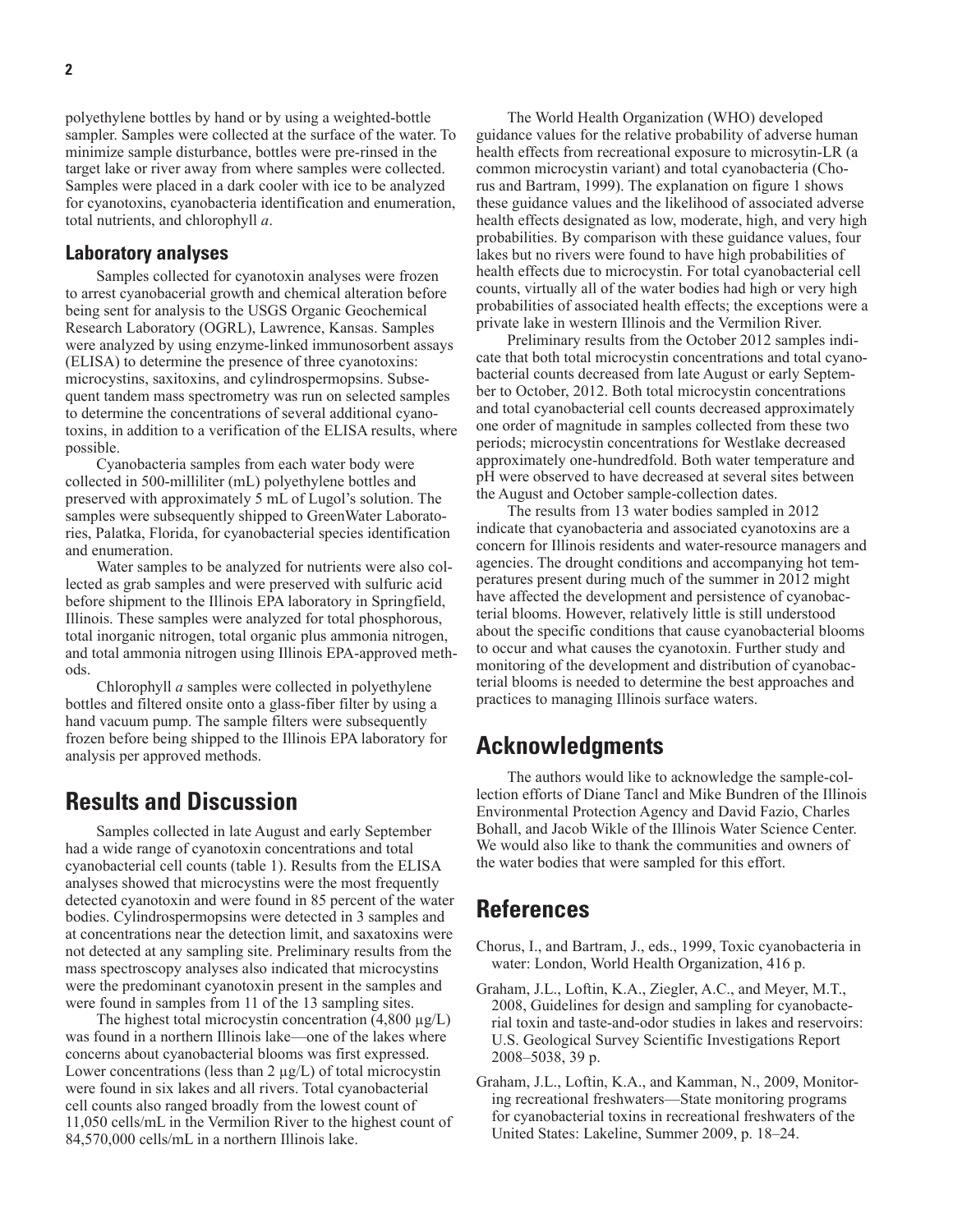[NA, not analyzed; RP, results pending; >, greater than; <, less than; ELISA, enzyme-linked immunosorbent assay; µg/L, micrograms per liter; mg/L, milligrams per liter; mL, milliliter; µS/cm<sup>2</sup>, microsiemes<br>per square cent [NA, not analyzed; RP, results pending; >, greater than; <, less than; ELISA, enzyme-linked immunosorbent assay; µg/L, micrograms per liter; mg/L, milligrams per liter; mL, milliliter; µS/cm2, microsiemes Table 1. Cyanobacterial toxin concentrations, cyanobacterial cell counts, and preliminary field measurements at selected lakes and rivers in Illinois, August-October 2012. **Table 1.** Cyanobacterial toxin concentrations, cyanobacterial cell counts, and preliminary field measurements at selected lakes and rivers in Illinois, August–October 2012. per square centimeter; °C, degrees Celsius]

| Site                                                                                                                                  | Collection<br>Date | ELISA' (µg/L)<br>Microcystin | ELISA' (µg/L)<br>spermopsin<br>Cylindro- | Saxitoxin<br>ELISA'<br>$($ ll $9$ | Cyanobacteria <sup>2</sup><br>(cells/mL)<br><b>Total</b> | (standard<br>units)<br>pH3 | Conductance <sup>3</sup><br>Specific<br>$(\mu S/cm^2)$ | Dissolved<br>Oxygen <sup>3</sup><br>(mg/L) | Temperature <sup>3</sup><br><b>Water</b><br><u>(၁</u> |
|---------------------------------------------------------------------------------------------------------------------------------------|--------------------|------------------------------|------------------------------------------|-----------------------------------|----------------------------------------------------------|----------------------------|--------------------------------------------------------|--------------------------------------------|-------------------------------------------------------|
| Camp Walter Scott Lake (beach)                                                                                                        | 9/4/2012           | 1,500                        | 0.03                                     | ${}< 0.05$                        | 3,529,000                                                | $\mathbb{A}$               | ÁN                                                     | $\mathbb{A}$                               | $\sum_{i=1}^{n}$                                      |
| Camp Walter Scott Lake (beach)                                                                                                        | 10/24/2012         | $> 50$                       | R <sup>p</sup>                           | 0.02                              | 2,397,000                                                | 8.0                        | 213                                                    | 9.9                                        | 17.0                                                  |
| Wonder Lake (bay)                                                                                                                     | 9/4/2012           | 0.88                         | ${}< 0.02$                               | 0.05                              | 467,600                                                  | 8.3                        | 854                                                    | 4.3                                        | 27.3                                                  |
| Wonder Lake (N bay)                                                                                                                   | 9/4/2012           | 0.56                         | ${}< 0.02$                               | 0.05                              | $\frac{\mathbf{A}}{\mathbf{A}}$                          | 8.6                        | 841                                                    | 12.0                                       | 31.0                                                  |
| Wonder Lake (SW bay)                                                                                                                  | 9/4/2012           | 0.93                         | ${}< 0.02$                               | 0.05                              | $\lesssim$                                               | 8.7                        | 856                                                    | 8.7                                        | 30.1                                                  |
| Fox River at Algonquin, IL (left bank)                                                                                                | 8/30/2012          | $\overline{14}$              | ${}< 0.02$                               | 0.05                              | 2,206,000                                                | $8.7\,$                    | 908                                                    | 6.6                                        | 25.1                                                  |
| Fox River at Algonquin, IL (right bank)                                                                                               | 8/30/2012          | $\Box$                       | ${}< 0.02$                               | 0.05                              | Ž                                                        | 8.5                        | 110                                                    | 7.5                                        | 24.8                                                  |
| Fox River at Algonquin, IL (left bank)                                                                                                | 10/24/2012         | 0.11                         | 0.05                                     | 0.02                              | 473,800                                                  | 8.6                        | 924                                                    | 14.7                                       | 15.5                                                  |
| Fox River at Algonquin, IL (right bank)                                                                                               | 10/24/2012         | 0.14                         | 0.05                                     | < 0.02                            | 509,800                                                  | 8.5                        | 926                                                    | 12.4                                       | 15.2                                                  |
| Candlewick Lake                                                                                                                       | 8/29/2012          | 4,800                        | 0.04                                     | 0.05                              | 84,570,000                                               | 9.6                        | 367                                                    | 21.6                                       | 30.1                                                  |
| Candlewick Lake (boat ramp)                                                                                                           | 10/24/2012         | $> 50$                       | 0.05                                     | RP                                | 1,058,000                                                | 8.6                        | 394                                                    | 9.4                                        | 15.6                                                  |
| Candlewick Lake (bay)                                                                                                                 | 10/24/2012         | 40                           | 0.05                                     | 0.02                              | 697,000                                                  | 8.5                        | 405                                                    | 8.6                                        | 16.8                                                  |
| Westlake (near beach)                                                                                                                 | 8/29/2012          | $\mathcal{O}$                | ${}< 0.02$                               | 0.05                              | $\mathbb{X}$                                             | 8.8                        | 615                                                    | 11.9                                       | 24.3                                                  |
| Westlake (N bay)                                                                                                                      | 8/29/2012          | 1,700                        | $< 0.02$                                 | 0.05                              | 302,500                                                  | 9.4                        | 596                                                    | 19.3                                       | 25.5                                                  |
| Westlake (N bay)                                                                                                                      | 10/24/2012         | $1.8\,$                      | ${}< 0.05$                               | < 0.02                            | 27,730                                                   | $8.0\,$                    | 703                                                    | $8.0\,$                                    | 13.8                                                  |
| Lake Le-Aqua-Na (near beach)                                                                                                          | 8/29/2012          | 6.7                          | ${}< 0.02$                               | 0.05                              | 1,179,000                                                | 9.3                        | 376                                                    | 22.0                                       | 31.0                                                  |
| Herrin-New Reservoir (boat ramp)                                                                                                      | 8/29/2012          | 0.23                         | 0.02                                     | 0.05                              | 185,800                                                  | $\mathbb{A}$               | NA                                                     | $\mathbb{X}$                               | $\mathbb{A}$                                          |
| Patriot's Park Lake (boat ramp)                                                                                                       | 8/30/2012          | 9.8                          | ${}< 0.02$                               | 0.05                              | 572,000                                                  | 9.3                        | 282                                                    | 3.0                                        | 26.4                                                  |
| Marion Lake (boat ramp)                                                                                                               | 8/29/2012          | $< 0.10$                     | ${}< 0.02$                               | 0.05                              | 240,400                                                  | $\mathbb{X}^{\mathsf{A}}$  | NA                                                     | $\mathbb{A}$                               | $\stackrel{\Delta}{\simeq}$                           |
| Vermilion River at Pontiac, IL (right bank)                                                                                           | 8/29/2012          | $< 0.10$                     | $< 0.02$                                 | 0.05                              | 11,050                                                   | 8.6                        | 589                                                    | 8.1                                        | 25.3                                                  |
| Vermilion River at Pontiac, IL (left bank)                                                                                            | 8/29/2012          | ${}< 0.10$                   | ${}< 0.02$                               | 0.05                              | XA                                                       | 8.5                        | 591                                                    | 8.5                                        | 26.1                                                  |
| Fox River at Montgomery, IL (left bank)                                                                                               | 8/30/2012          | 0.95                         | ${}< 0.02$                               | 0.05                              | 2,030,000                                                | 9.4                        | 1,080                                                  | 13.4                                       | 26.1                                                  |
| Fox River at Montgomery, IL (bridge)                                                                                                  | 8/30/2012          | 0.62                         | ${}< 0.02$                               | 0.05                              | X                                                        | 9.2                        | 1,090                                                  | 13.3                                       | 26.3                                                  |
| Fox River at Montgomery, IL (culvert)                                                                                                 | 8/30/2012          | 0.17                         | ${}< 0.02$                               | 0.05                              | $\lesssim$                                               | 9.2                        | 875                                                    | 12.8                                       | 25.4                                                  |
| private lake                                                                                                                          | 8/29/2012          | 0.13                         | 0.05                                     | 0.02                              | 70,900                                                   | 8.2                        | 1,379                                                  | 8.4                                        | 26.1                                                  |
| Lake Storey                                                                                                                           | 8/30/2012          | 20                           | 0.05                                     | 0.02                              | 472,000                                                  | 8.3                        | 452                                                    | 8.2                                        | 181                                                   |
| <sup>1</sup> Algal toxin analyses performed by the U.S. Geological Survey Organic Geochemistry Research Laboratory, Lawrence, Kansas. |                    |                              |                                          |                                   |                                                          |                            |                                                        |                                            |                                                       |

<sup>3</sup> Preliminary field measurements collected by Illinois Environmental Protection Agency and U.S. Geological Survey field personnel. 3 Preliminary field measurements collected by Illinois Environmental Protection Agency and U.S. Geological Survey field personnel.2 Total cyanobacterial cell counts determined at GreenWater Laboratories, Palatka, Florida. <sup>2</sup> Total cyanobacterial cell counts determined at GreenWater Laboratories, Palatka, Florida.